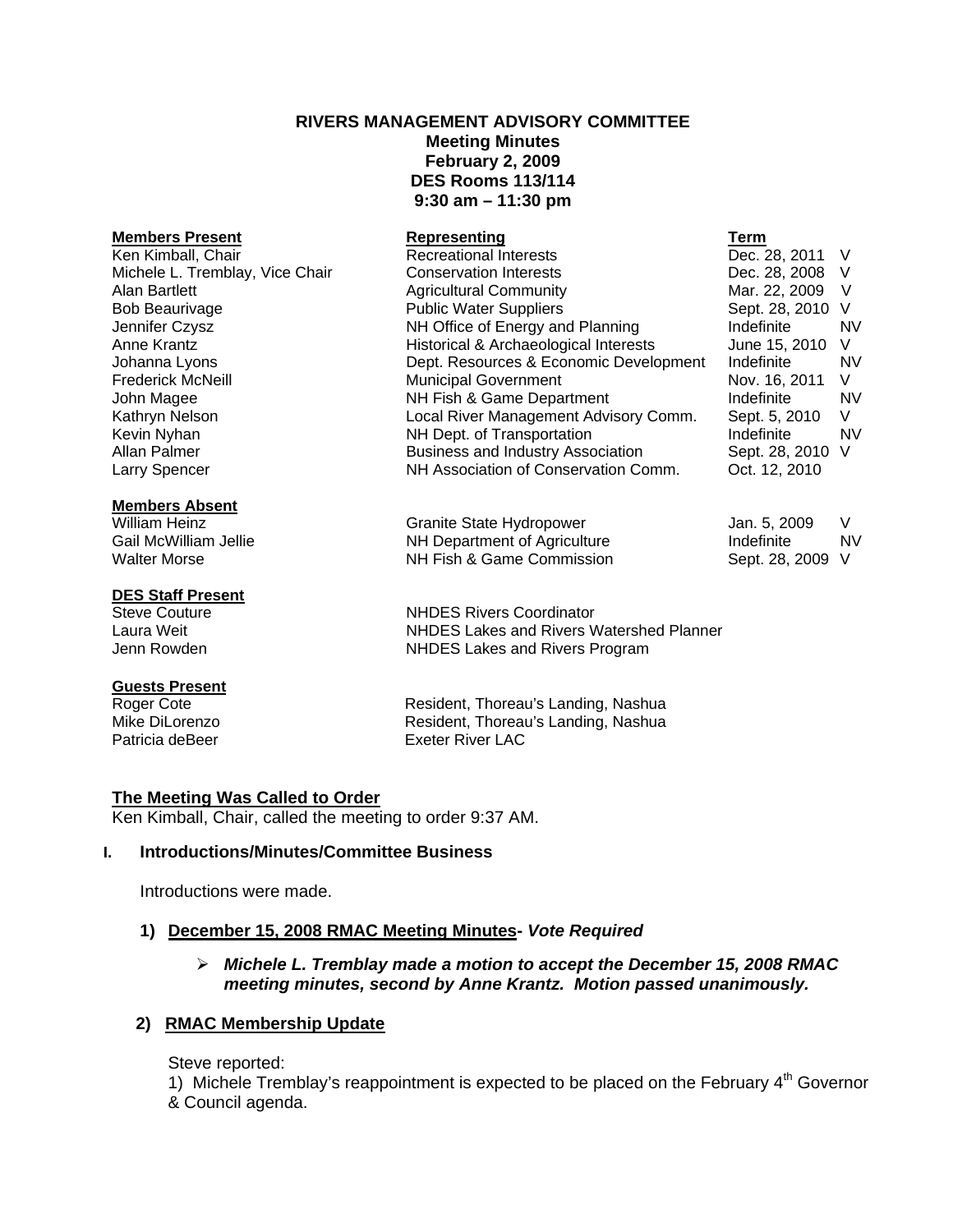2) Bill Heinz, Hydropower, will not be seeking reappointment. A letter of thanks will be drafted. Gary Kerr has been nominated to replace Bill.

 3) Alan Bartlett's appointment will expire in March. Alan was encouraged to seek reappointment to represent the Agricultural Community.

 4) Walter Morse will not be seeking reappointment when his term expires in September 2009.

### **II. RMPP Budget**

 The RMPP expects to be affected by budget cuts. The budget submitted is for baseline funding, in the same amount as last biennium. The annual RMPP budget is approximately \$220,000, mainly for staffing of Steve, Laura, Jenn and Wayne Ives. A small amount is for other expenses.

¾ *Michele L. Tremblay submitted a motion that the RMAC write a letter to the appropriate legislative committees and to the Governor's office highlighting that the RMPA and the RMPP have leveraged enormous resources in the volunteer community. This very modest and lean budget should not be cut, as it would greatly affect river management on a statewide basis along with the support provided to local groups that carry out the state's work on NH's rivers. Second by Allan Palmer. Motion passed unanimously.* 

 Ken and Michele will draft the letter and associated talking points, which will be distributed to each LAC if they should choose to send letters also.

### **IV. Sustainability Initiative – Jenn Rowden**

 Jenn shared that work continues with the Commissioner's Office and the DES Strategic Planning Committee. One item under discussion included how a data subcommittee for the Sustainability Initiative would advise DES and how recommendations and/or suggestions would be incorporated. Volunteers were sought to work on the subcommittee to form clear expectations and work products. Any feedback from RMAC members can be sent directly to the commissioner.

### **III. Tidal River Nomination – Steve Couture**

 The Exeter River Local Advisory Committee (ERLAC) is inquiring as to whether a tidal river can be designated in the Rivers Management Protection Program. Changes would have to be made to the definition of rivers in RSA 483 and language added to the nomination criteria. DES is supportive of the concept. Representative Kappler is receptive to amending HB 102 to include the tidal language. The proposed language would read: "a river means a flowing body of water, a segment, or tributary, of such water body". Chairman Kimball suggested adding – "that still retains river-like characteristics". Discussion around fresh vs. saline and flow vs. current ensued. The Committee agreed that the definition be limited to ensure that Great Bay is not defined as a river. The Committee also understood that some rivers, such as the Exeter, which change names and salinity, but still retains its riverine-like characteristics, would be appropriate for the RMPP. The language needs to be finalized.

- ¾ *Michele L. Tremblay moved that the rivers coordinator craft language to include or codify inclusion of river segments that may be tidal, but exclude large estuary management areas based on the guidance provided by the chair and vice chair. Second by Allen Palmer. Motion passed unanimously.*
- **IV. Legislation/Rulemaking/Other Michele L. Tremblay**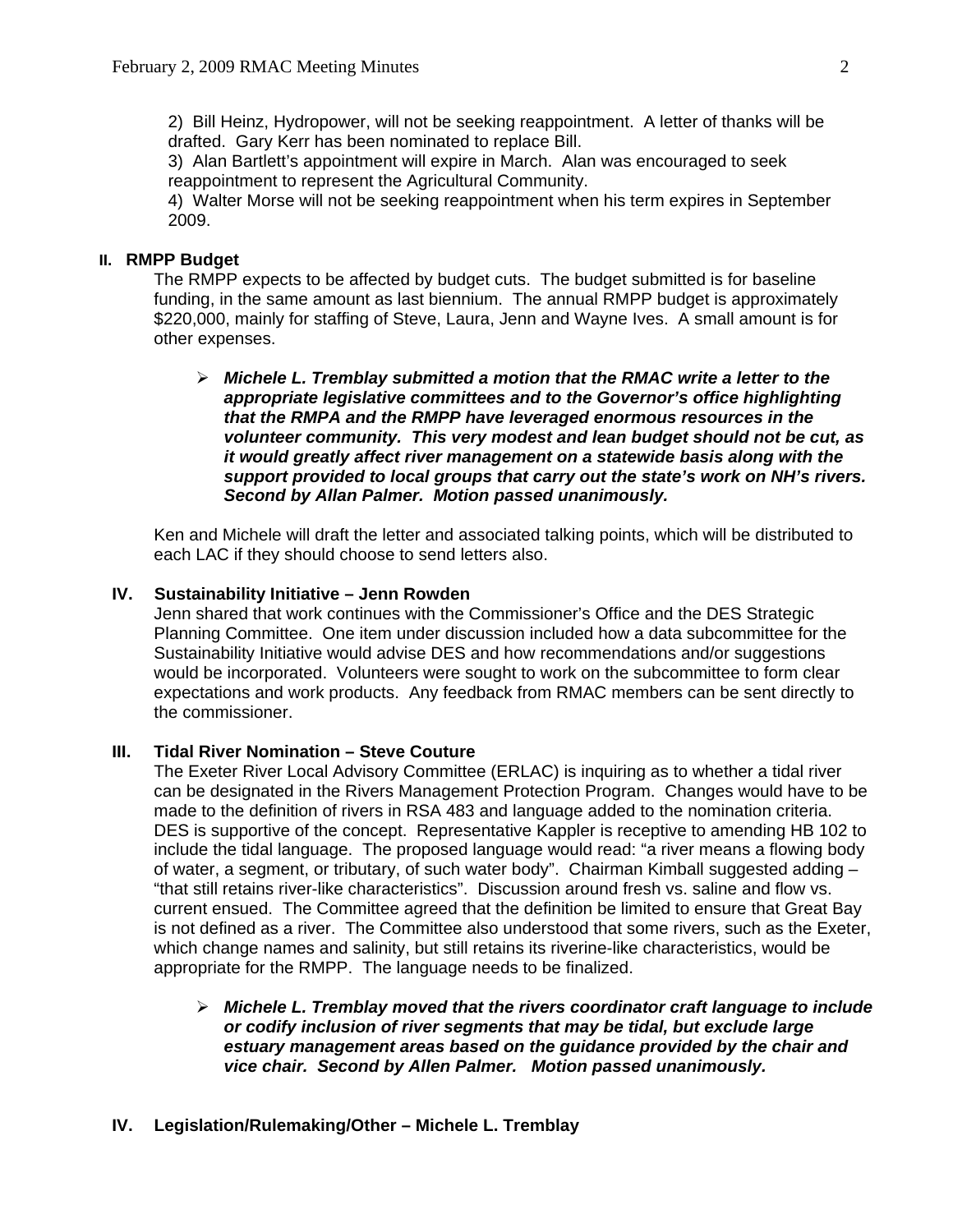Michele L. Tremblay, chair of the RMAC policy and legislation subcommittee, thanked Kath Nelson and Allan Palmer for their participation in this process.

# **Tier 1 House Bills:**

HB 102 – relative to the rivers management programs and the rivers coordinator. A possible amendment to the definition of rivers may be included and supported. The Policy and Legislation Subcommittee recommend the RMAC support this bill.

HB 290 – authorizing fluvial erosion hazard zoning. This bill is a result of a recommendation by the Flood Commission. The Policy and Legislation Subcommittee recommend the RMAC support this bill.

LSR 345 – relative to aquatic resource compensatory mitigation. Language was published and the Policy and Legislation Subcommittee recommend the RMAC track this bill.

HB 607 – relative to residential pharmaceutical waste. The Policy and Legislation Subcommittee would like to discuss this bill with the RMAC to determine to support it or not. HB 503 – relative to the state's authority to lease submerged land. The Policy and Legislation Subcommittee recommend the RMAC track this bill.

## ¾ *Larry Spencer made a motion to follow the recommendations of the subcommittee, except for the fact that the pharmaceutical bill has been changed from discussion to support. Second by Bob Beaurivage. Motion passed unanimously.*

# **Tier 1 Senate Bills:**

SB 134 - relative to the comprehensive shoreland protection act. DES is in support. The Policy and Legislation Subcommittee recommend the RMAC track this bill. SB/ LSR 916 - establishing a moratorium on the shoreland protection act and establishing a commission to study revision of the shoreland protection act. Discussion ensued.The RMAC heard ideas shared by guests.

### ¾ *Michele L. Tremblay made a motion that the RMAC is not in favor of suspending the provisions of the CSPA, under RSA 483-B, but that we recognize remedies are needed for emergencies or other shoreland activities within the protected shoreland area. Second by Bob Beaurivage. Motion passed unanimously.*

LSR 0743 – relative to the acceptance of in lieu payments for the restoration or creation of wetlands. The Policy and Legislation Subcommittee recommend the RMAC support this bill. SB 44 – establishing a commission to review all fees charged by the department of environmental services. The Policy and Legislation Subcommittee recommend the RMAC support this bill.

SB 60 – establishing a committee to study water sustainability. The Policy and Legislation Subcommittee recommend the RMAC support this bill.

LSR 0969 (SB 107) – relative to the leasing of state-owned real estate on public waters. This follows the recommendations of the HB 710 Commission.

 Michele L. Tremblay made a recommendation that based on previous RMAC testimony and discussions that Chairman Kimball and LMAC Chairman O'Brien have had with the Governor, the RMAC support this bill.

¾ *Michele L. Tremblay made a motion that the RMAC move forward with the recommendations of the subcommittee for LSR 743, SB 44, SB 60, and SB 107. Second by Allan Palmer. Motion passed unanimously.*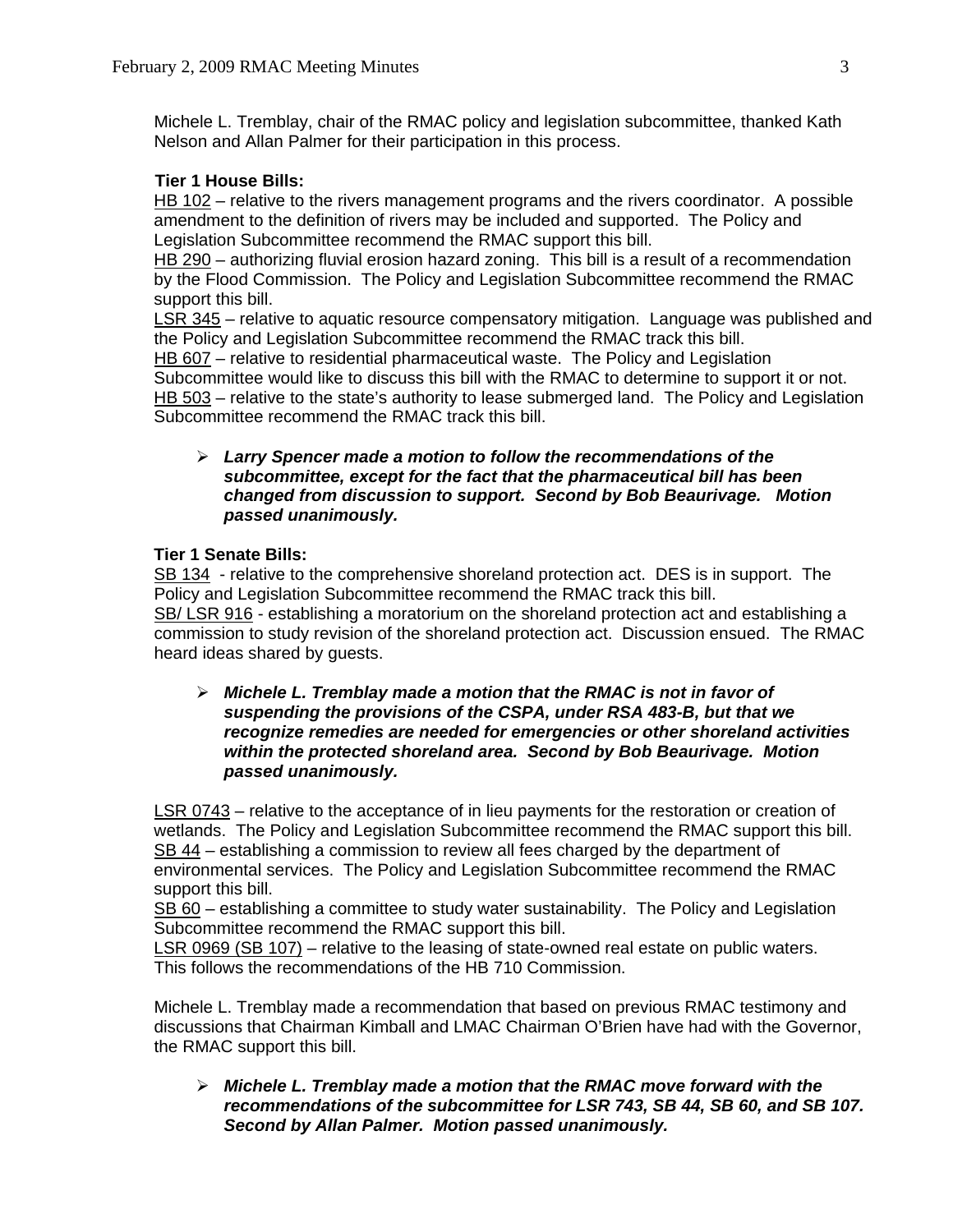### **Tier 2**

These are not of as high importance to the RMAC.

HB 45 – relative to the water supply land conservation program. The Policy and Legislation Subcommittee recommend the RMAC support this bill.

HB 60 – relative to large groundwater withdrawals. The Policy and Legislation Subcommittee recommend the RMAC oppose this bill.

HB 150 – relative to removing invasive aquatic growth. The Policy and Legislation Subcommittee recommend the RMAC track this bill.

HB 652 – relative to the impact of demolition and construction projects on the environment. The Policy and Legislation Subcommittee recommend the RMAC track this bill.

SB 50 – relative to funds and programs of the department of environmental services. The Policy and Legislation Subcommittee recommend the RMAC track this bill.

### ¾ *Michele L. Tremblay made a motion that the RMAC accept all of the recommendations of the subcommittee for Tier 2. Second by Fred McNeill. Motion passed unanimously.*

Michele and Ken thanked the subcommittee and staff for all their work.

# **VII. Surplus Land Reviews (SLR)-Disposition of state-owned properties – Laura Weit, NHDES**

1) DOT 09-001: Town of Plymouth (Baker River)

### ¾ *Larry Spencer made a motion to support the sale of this piece of property, second by Anne Krantz. Motion passed unanimously.*

2) RMAC procedure update –

Laura proposed changes to both the RMAC procedure for review of disposed properties and the RMAC checklist. Procedure changes include:

 a) Strike out the old definition for river and use the definition used in the CSPA bill - "all year-round flowing waters as determined by the New Hampshire Hydrography Dataset".

 b) Upon consultation with the Rivers Coordinator, the RMAC Chair and Vice Chair may categorically exclude proposals from further review by the full RMAC based on the expected de minims impact of the proposed action on the river. The RMAC would then inform CORD and other state agencies that the RMAC is not opposed to the proposed action.

### ¾ *Bob Beaurivage made a motion to accept the changes with the correct spelling of "minimis", second by Larry Spencer. Motion passed unanimously.*

### **VIII. Other Business/Action Item Review – Steve Couture, NHDES**

The RMAC meeting distribution documents will be moved to a blog site. This will be a pilot project, only available to a select group. Michele noted that a link should be added to the